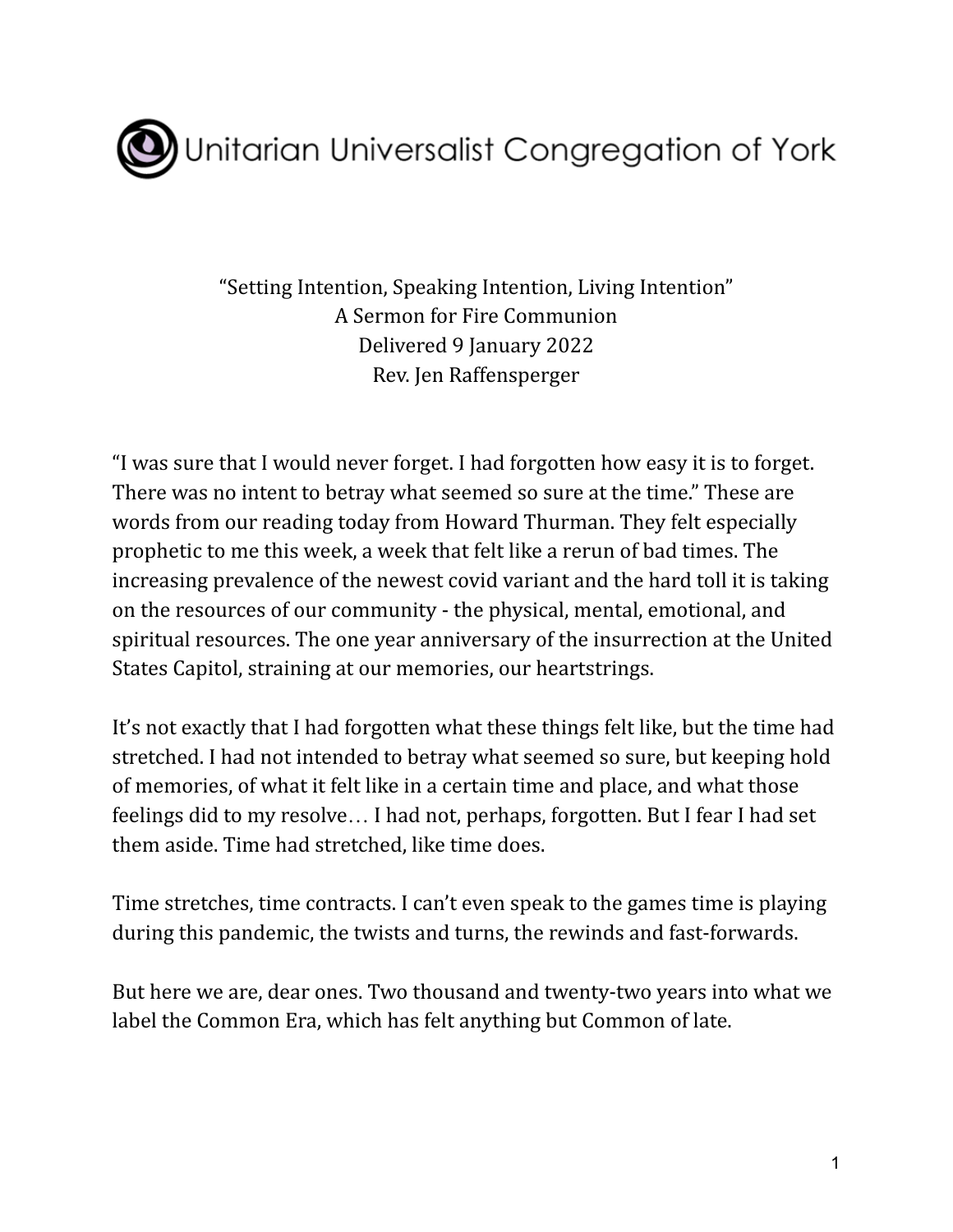I personally gave up on New Year's Resolutions long ago. I remember impassioned conversations in college - "Calendars are arbitrary! Time is a human invention! Reject the cultural paradigm calling for conformity! Every day is the start of a new year!"

Oh. IS every day the start of a new year? Yes. Every day is the start of a new year, every day is the END of another year. Into this world we're born, every day is a birthday. Out of this world we're thrown, every day is a deathday. Every day, the beginning and the end.

So is it meaningless to take a look at time? At what has gone before in our lives and what is to come? Of course that could be argued. But I would counter with this: if you did deep enough, most of the meaning we find is meaning we have created, or meaning that others have created before us and left us as signposts along the way. When we make a signpost - like New Year's celebrations in so many cultures - we are saying something to the future. "We tried this, and we found something of worth in it."

I gave up resolutions because I found no worth in them, but I didn't give up on the idea of considering the new year, of taking time with the idea of what this flip of the calendar page might mean for me, for others I care about, for society at large. Activist, poet, and doula adrienne maree brown has written, "What we give attention to, grows." It is meaningful work to give attention to the start of cycles and to the end of them. Choosing a particular idea or behavior to focus our attention on, to grow and to tend, can be an effective and meaningful practice any day of the year. Part of the extra power of the start of a calendar year is the fact that many of us choose to engage in this effective and meaningful practice at the same time. In some instances, as we'll invite you during today's Fire Communion ritual, we choose to engage in this effective and meaningful practice together in community.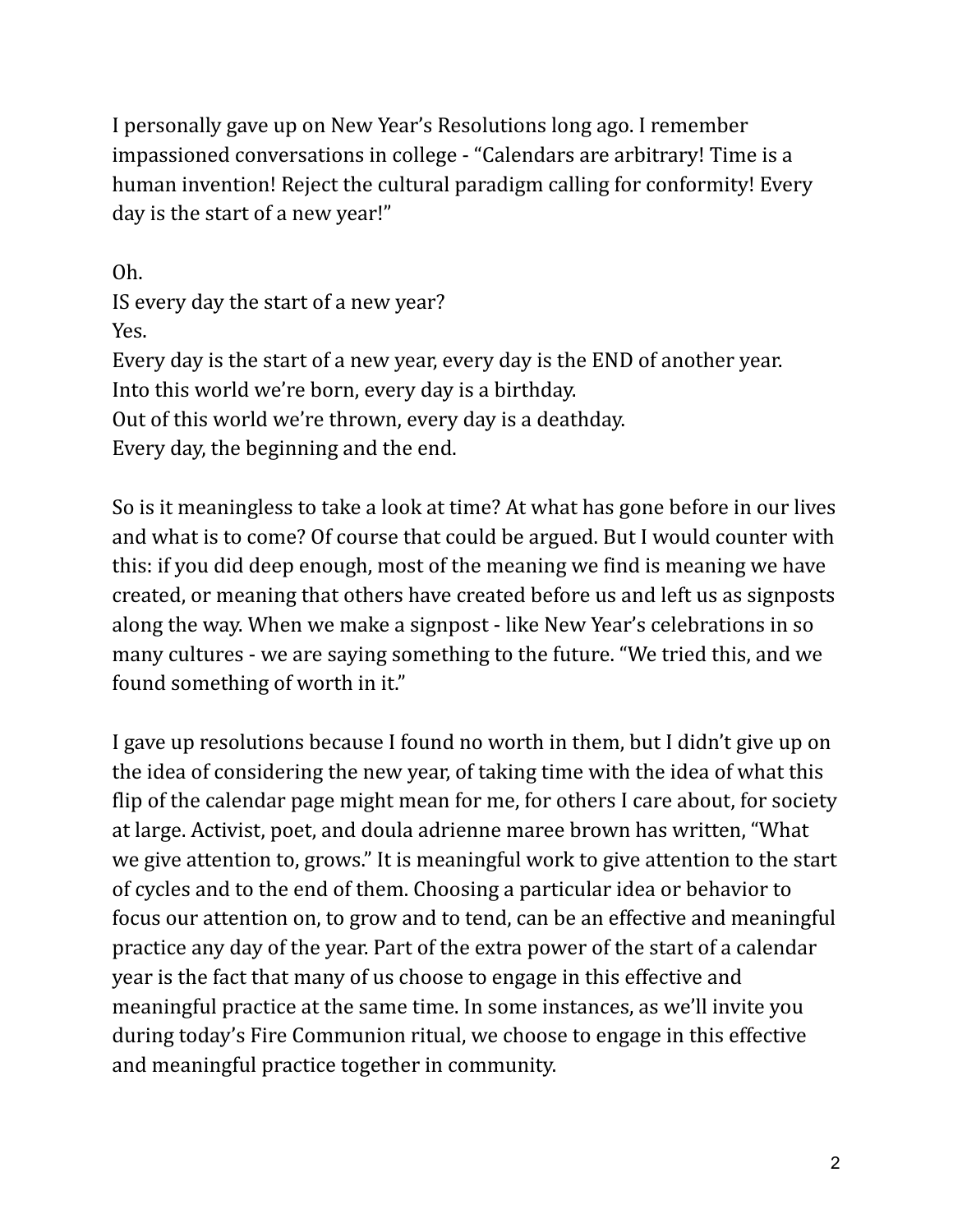The imagery in our chalice lighting today - "out of the flames we rise" - is based on the legend of the phoenix, the bird that is said to be born and reborn again, each time from the ashes of its predecessor. Another cycle, whose end is the beginning, and whose beginning comes only at the end.

When we consider all that has gone before, when we consider all that may possibly be to come, it is far too much. This kind of attention to the self, to dreams and ideas and changes and hopes, may be done daily, or weekly, or monthly, or whenever one wishes. But when many of us are all choosing to do it - when the calendar year turns - it feels to me like a way to honor the cyclical nature of our lives and the year as it passes.

There's a newer cultural practice that has gained popularity in recent years -you may have seen friends sharing this on social media- choosing a single word that will be a kind of signpost for you in the year to come. Some people reflect on a word that is aspirational, a word that is a reminder, a word that feels grounding or safe. There are people who select their word prior to the start of the new year. When I learned of this practice, I liked it better than a resolution, but I personally didn't like the idea of picking a word before the new year. It felt like too much pressure! December is already a very busy month, am I also supposed to try to craft an idea for the entire year to come, too?

I let words come to me. My word in 2020 was "invitation." My word last year was "community." I don't have one for 2022 yet. The words I choose are things I would like to give my attention to, that I would like to grow, to strengthen, to examine in more depth. They are sometimes words that demand my attention.

Soon we will have the first of our four seasonal, elemental Communion rituals of the year - our Fire Communion. You will have a chance to share some words of your own, and we will commit them to the fire, to release them and to lift them into the year to come.